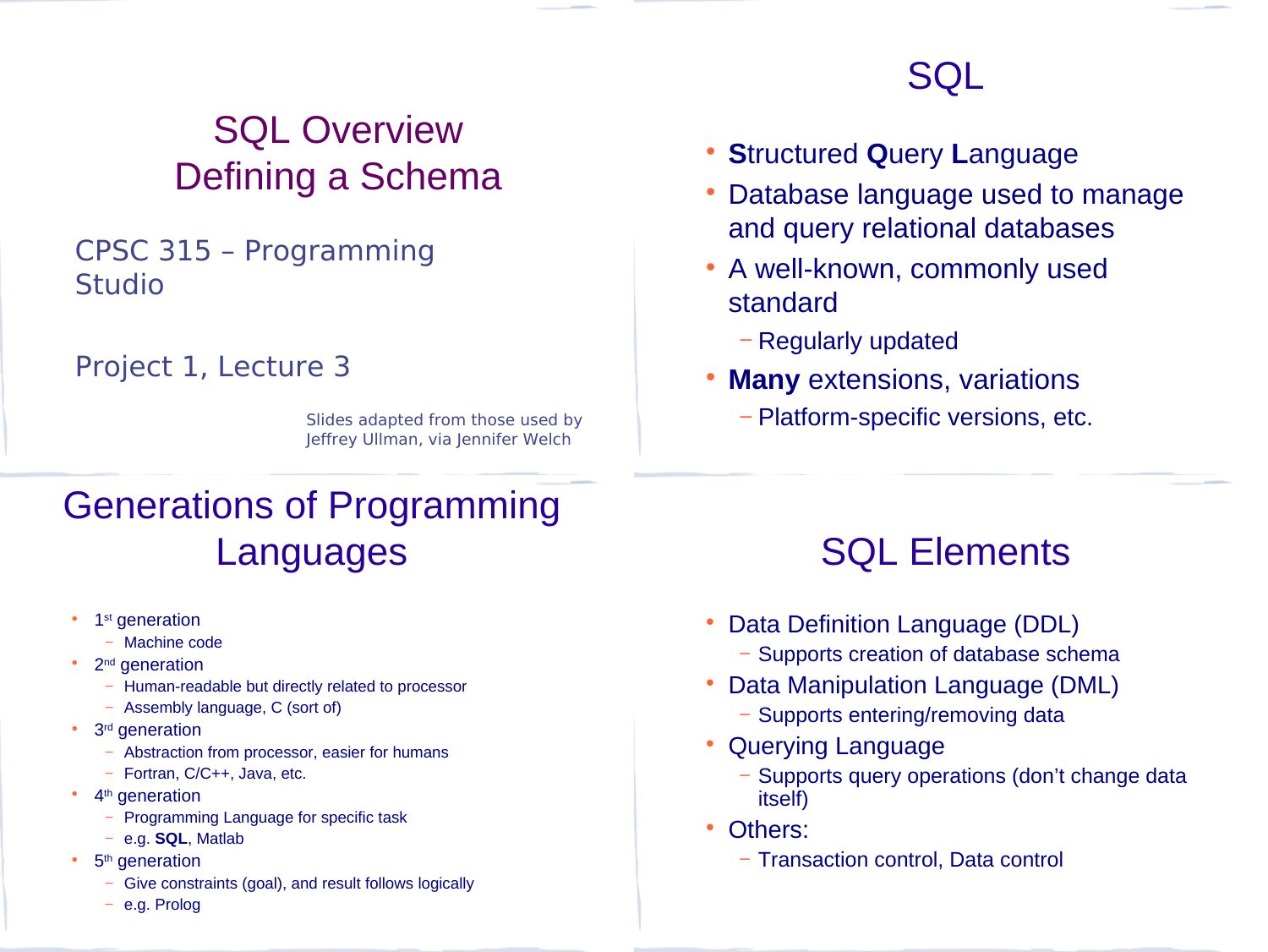## Our Discussion of SQL

- Will highlight some of the structures and features of SQL
- Give you an idea of the *basics* of how it works
	- − Reflects how relational databases work
	- − Not meant to make you SQL programmers
- You will need to implement equivalent functions for *parts* of what we discuss

### Database Schema

- The set of relations (tables) in the database.
- Create, delete, change tables

## CREATE

 Define a relation CREATE TABLE <name> ( <element list> );

#### $element = *name* < *type*$

## Element Types

- **INT, INTEGER** 
	- − Integers
- FLOAT, REAL
	- − Floating-Point numbers
- CHAR(n)
	- − Fixed-length string of n characters
- VARCHAR(n)
	- − Variable-length string of up to n characters
- **DATE** 
	- − yyyy-mm-dd
- TIME
	- − hh:mm:ss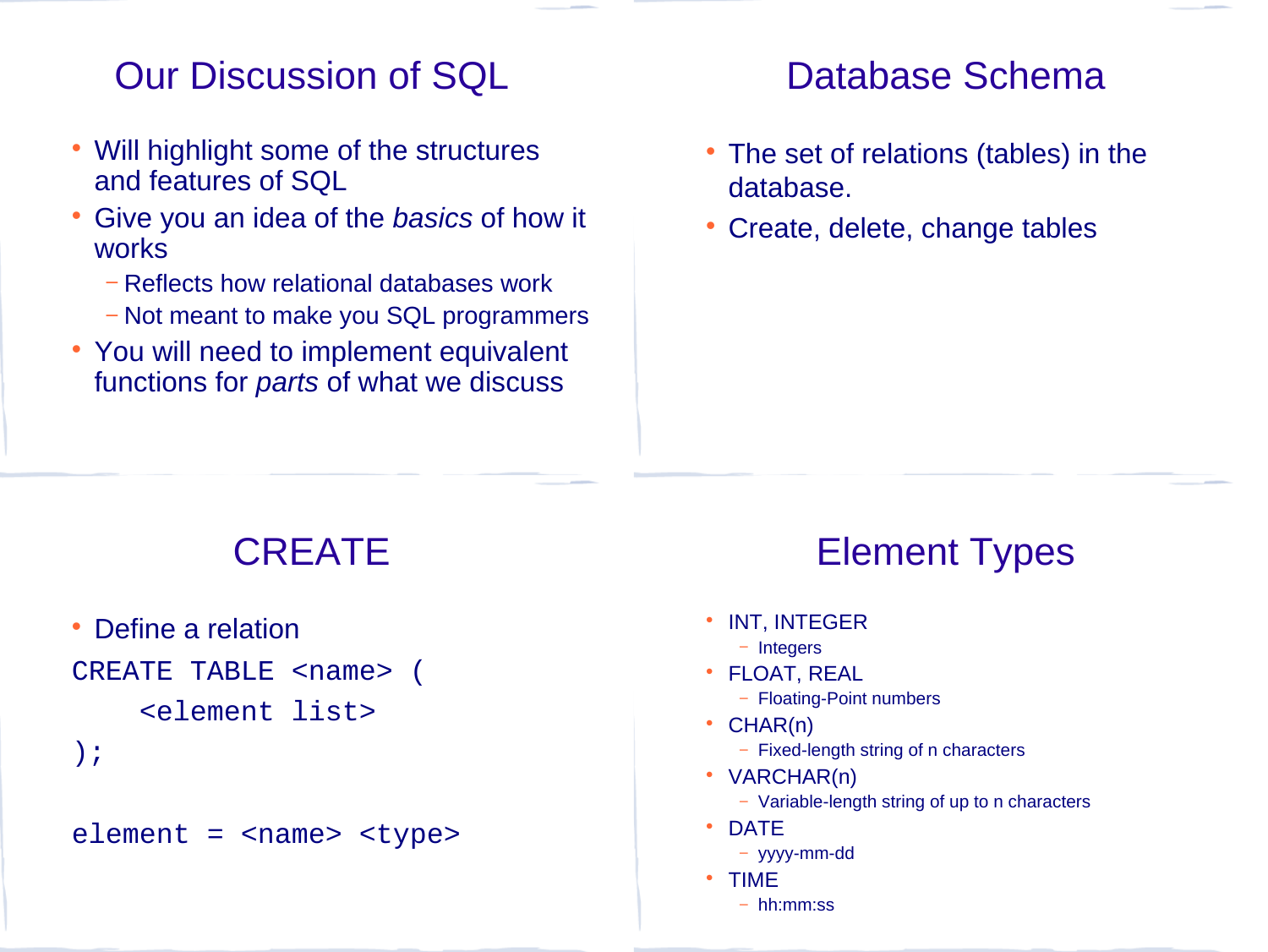## Example

CREATE TABLE HouseRep ( Name VARCHAR(80), Party CHAR(10), Birthdate DATE, YearsInCongress INT, Salary REAL

);

## Declaring Keys

- Keys declared within CREATE statement
- Key attributes functionally determine all other attributes in the relation
- List under PRIMARY KEY
	- − Elements of primary key can not be NULL

Example

```
CREATE TABLE HouseRep (
     Name VARCHAR(80),
    Party CHAR(10),
     Birthdate DATE,
     YearsInCongress INT,
     Salary REAL,
     PRIMARY KEY (Name)
);
```
### Example

CREATE TABLE HouseRep ( Name VARCHAR(80), Party CHAR(10), Birthdate DATE, YearsInCongress INT, Salary REAL, PRIMARY KEY (Name, Birthdate)